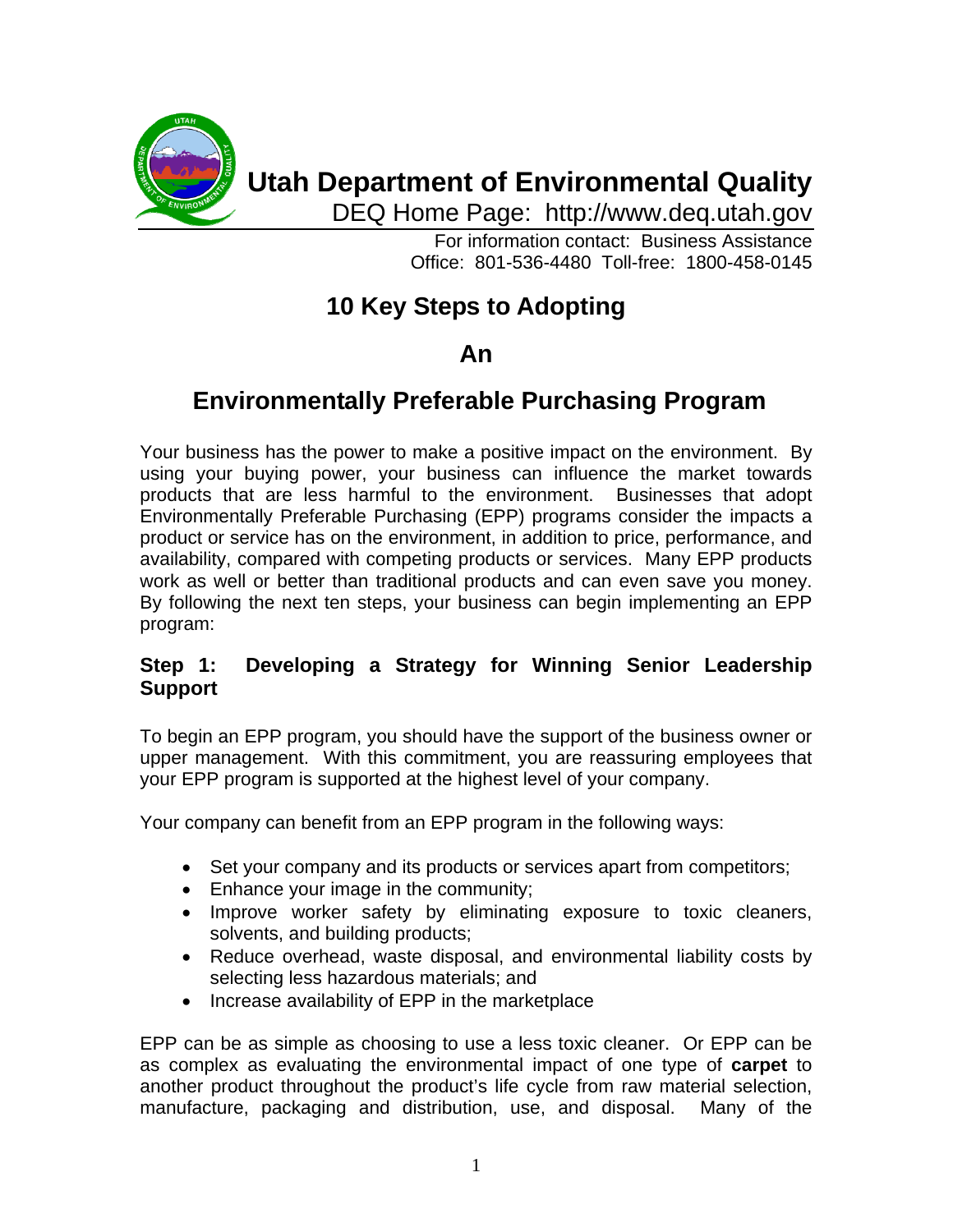resources listed in this guide include life cycle assessments for popular products so you have the information you need for choosing more environmentally preferable products.

## **Step 2: Setting up an Environmentally Preferable Purchasing Team**

EPP programs require coordination between users and waste managers, in addition to purchasers. A representative from the purchasing staff can help shape a workable framework. Users are knowledgeable about the performance attributes. And waste managers can provide valuable information about what products are used the most, what products create a waste issue since they don't get used up, and disposal costs. Consider using an existing Green Team or other environmental team to function as an EPP Team. Include regional representatives, if your company is large, as a point-of-contact for all employees in that region. The leader of the team should be directly responsible for implementing the EPP program and have an interest in the mission of the program.

## **Step 3: Evaluate Current Products and Practices**

Conduct an audit of the products, equipment, and practices in your business to evaluate them from an environmental and human health standpoint. Consider conducting the audits over a period of time, if your business is large. Identify which products contain hazardous substances and can be replaced by more environmentally-friendly alternatives. Examine processes and procedures and determine where improvements can be made. Always remember to consult with users, since they may have problems with a product and would welcome a change to an EPP product. The users will be more supportive of an EPP program if an existing problem is solved by using an EPP product.

EPA's **[Environmentally Preferable Purchasing](http://www.epa.gov/opptintr/epp/index.htm)** web page provides valuable tools and case studies for popular environmentally preferable products and services, including environmental attributes to look for and procurement guidance. EPP information is provided for the following product categories: Buildings and Construction, Carpets, Cleaning, Electronics, Fleets, Food Services, Landscaping, Meetings and Conferences, Office Supplies, and Paper.

**[Center for a New American Dream](http://www.newdream.org/)** features best practices for implementing an EPP program including model policies and specifications for RFPs, in addition to other EPP tools.

**[Clean Production Action's](http://www.cleanproduction.org/Home.php)** web page for manufacturers provides strategic solutions for green chemicals, sustainable materials, and environmentally preferable products. The web page includes the "Green Screen" benchmarking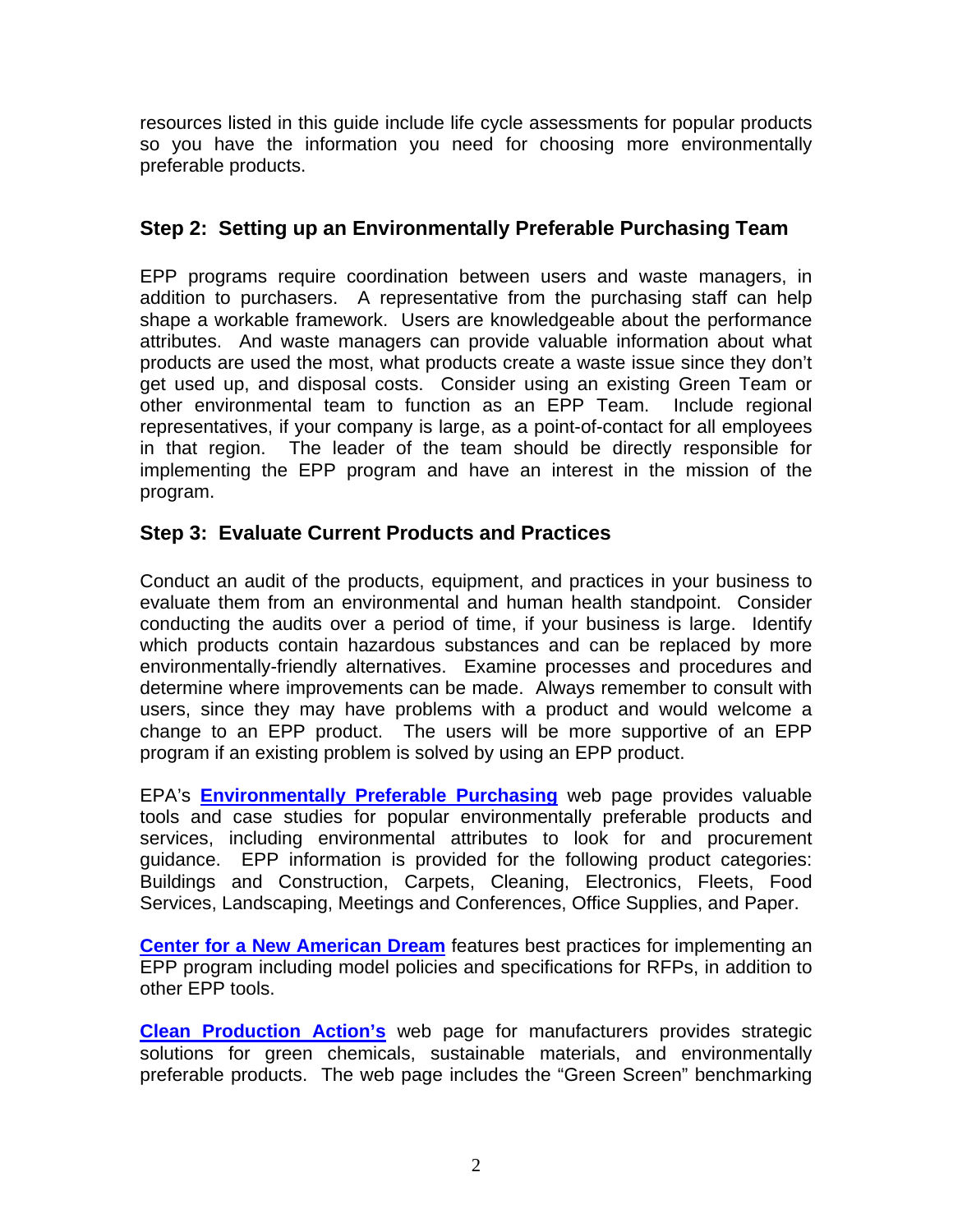tool that assesses how hazardous a chemical is and then provides less hazardous options.

**[EPEAT \(Electronic Product Environmental Assessment Tool\)](http://www.epeat.net/)** is a stakeholder-developed environmental performance standard that enables purchasers to evaluate and select electronic products (currently laptops, desktops, and workstations and monitors with printers and TVs in development) according to 51 lifestyle environmental criteria. EPEAT was developed with support from EPA and is required for all US government purchases.

**[Green Seal](http://www.greenseal.org/)** is an independent, non-profit organization that provides sciencebased environmental certification standards to help manufacturers, purchasers, and end users make environmentally-responsible purchasing and manufacturing choices.

**[INFORM](http://www.informinc.org/)** Strategies for a Better Environment offers a "Cleaning for Health" manual that provides information on a new generation of cleaning products and practices that are cost competitive and meet performance needs but contain less toxic substances than traditional cleaners.

**[Practice Greenhealth EPP Program](http://www.practicegreenhealth.org/)** is designed for healthcare providers but provides RFP language for a wide variety of products and services, general guidance for approaching EPP projects, and a list of web resources for finding products that you may be purchasing without a formal RFP.

**[Responsible Purchasing Network](http://www.responsiblepurchasing.org/)** is a membership program but provides an array of free resources as well. The network offers detailed guidance on EPP efforts in multiple product and service areas, model RFP language, case studies, and, for members, a newsletter and direct assistance.

**[StopWaste](http://www.stopwaste.org/home/index.asp?page=372)** website features various fact sheets and Guidelines for Buying Environmentally Preferable Products, a guide, that lists various types of products (e.g. paper office supplies, office furnishings, janitorial cleaning products, etc.); the environmental attribute to consider when purchasing; the source of the associated "green" standard or guideline on which the environmental attribute is based; and notes or links for further information about that specific type of product.

#### **Step 4: Establishing a Working Relationship with Vendors**

Purchasing departments are the central control point for nearly every product or service that is purchased by a business. This is where the money is transferred from a business to a vendor, contracts are developed, and relationships with vendors are developed. Because purchasing is where money changes hands, it can offer the greatest leverage with vendors to ensure that products are purchased that are less damaging to the environment and human health than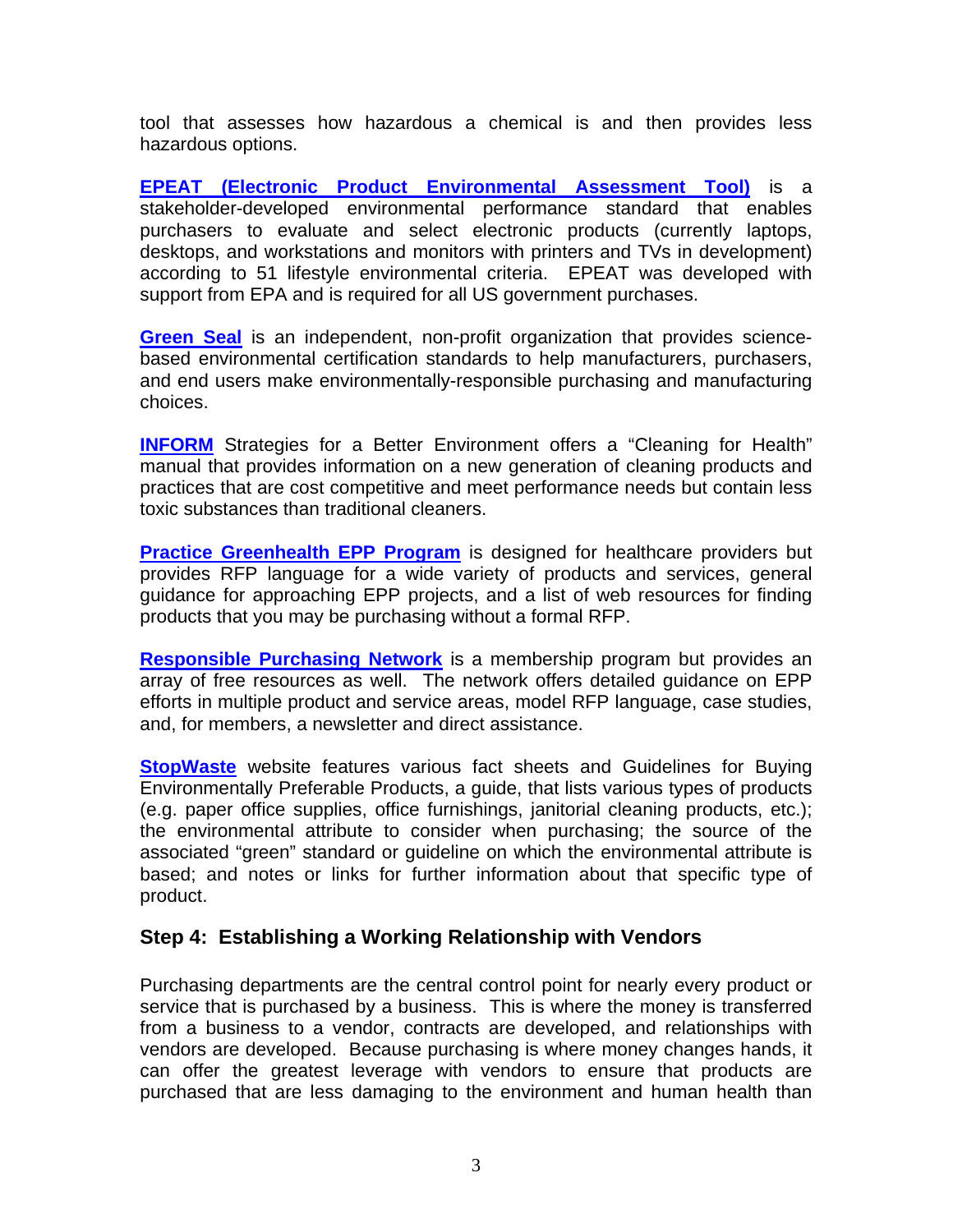competing products. Ask for product samples and equipment demonstrations. Coordinate training sessions for new products, procedures, and equipment. Demand products with less packaging and packaging that can be recycled. To assess the impacts of your purchasing changes, require reporting and analysis from vendors, such as the number of 'greener' products purchased yearly, amount of toxic materials avoided, and energy saved or other metrics.

### **Step 5: Identifying Opportunities for Improvement, Prioritizing Efforts and Setting Goals**

Start with a small, manageable pilot project. It is easy to switch to numerous environmentally preferable products all at once since there are a lot of great products out there. But, several small successful pilot projects will help you gain additional support and credibility. Then you can expand your program little by little over a period of time, such as three to five years or even longer depending on resources and other company goals.

Try to set goals that are specific, measurable, and can be completed in a specific time period. For example:

- Increase purchase of cleaning products, paints, and other chemicals that are less toxic than competing products by 25% in the next contract.
- Increase purchase of products that use less packaging by 20% in 12 months.
- Choose only Energy Star certified or EPEAT registered products when replacing electronic equipment or appliances.
- Increase purchase of recycled content products or reusable products by 25% by the next fiscal year. By purchasing recycled content products, you are helping to "close the loop" by providing markets for recovered materials.
- Increase purchase of products with a long life span, such as rechargeable batteries by 25% in 12 months.

## **Step 6: Developing policies and procedures**

To make sure that you have the support that you need for your EPP program, request a policy statement or job description revisions from top management. Using the EPP resources included in this guide, work with the purchasing department to develop RFP language as needed.

If an EPP product requires a change in practice (using less solvent) or a procedure (using a less hazardous cleaner), then procedures or policies may need to be developed to educate employees about the change. Outline in writing the person who is responsible for ensuring that policies or procedures are followed and a timeline.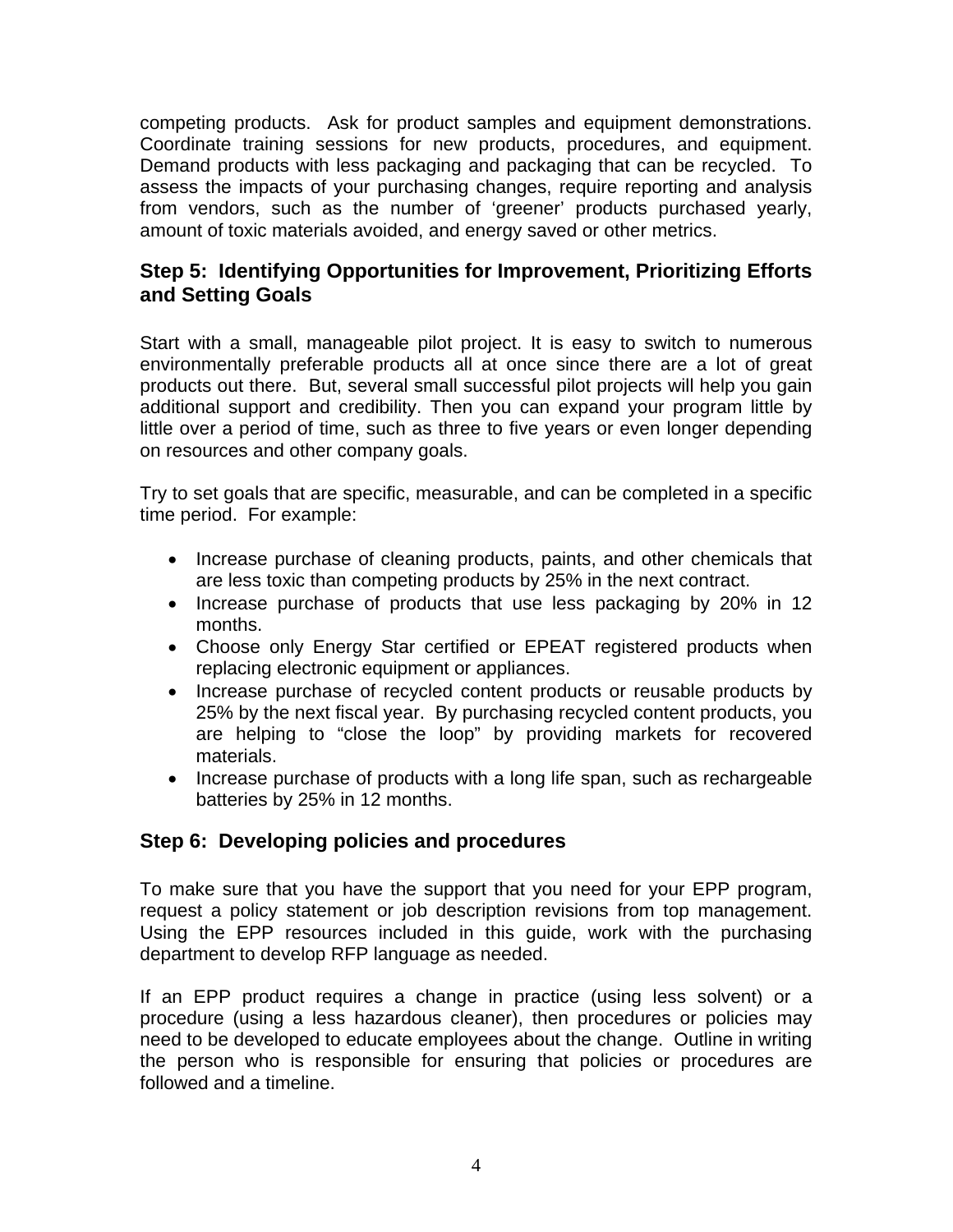## **Step 7: Determining a Strategy for Evaluating EPP Products**

It's important to monitor and evaluate your EPP projects to ensure continued success. Develop an audit process to monitor the progress of the pilot study or other EPP project. Set up a mechanism for receiving feedback from employees and product users. Review and evaluate the feedback and use it to improve your current policies and procedures or use the feedback in future projects. Of course, the complexity and detail of this reporting will depend on how significant a change you are making – switching a single product may not require more than a short email survey of users. If a product, practice, or procedure did not work, then make necessary improvements or move forward to another project. In order to demonstrate the cost-effectiveness of an EPP program, you should track any income generated by the program as well as your savings in disposal costs, operating expenses, and purchasing expenditures.

## **Step 8: Initiating an Education & Awareness Effort**

Determine your educational needs for implementing an EPP program. At a minimum, your education program should include information about the goals of the EPP program, how your business, employees, and the environment benefit from using EPP products, and how new products or practices will be evaluated. Also provide information on how employees will be trained to use the new product or practice and the type of mechanisms that will be used for obtaining and evaluating feedback from employees and product users. The education program should be available to existing as well as new employees. Consider a reward, such as movie tickets, or other recognition, such as a highlight in the company newsletter, for employees that go out of their way to educate themselves or others about a new product or practice.

## **Step 9: Launching Your Program**

Post notices in key areas of your business to educate staff on the new environmentally preferable products that are being used within your business. Provide information on any new procedures or policies being adopted during the switch to EPP products. Use this opportunity to again include information on how your business, employees, and the environment benefit from using EPP products, and how employees and customers can provide feedback about the specific product or practice. Include contact information for your EPP team members.

Continue meeting with the EPP Team to review ongoing efforts, make adjustments as needed, and collaborate on new initiatives.

## **Step 10: Celebrating Your Successes**